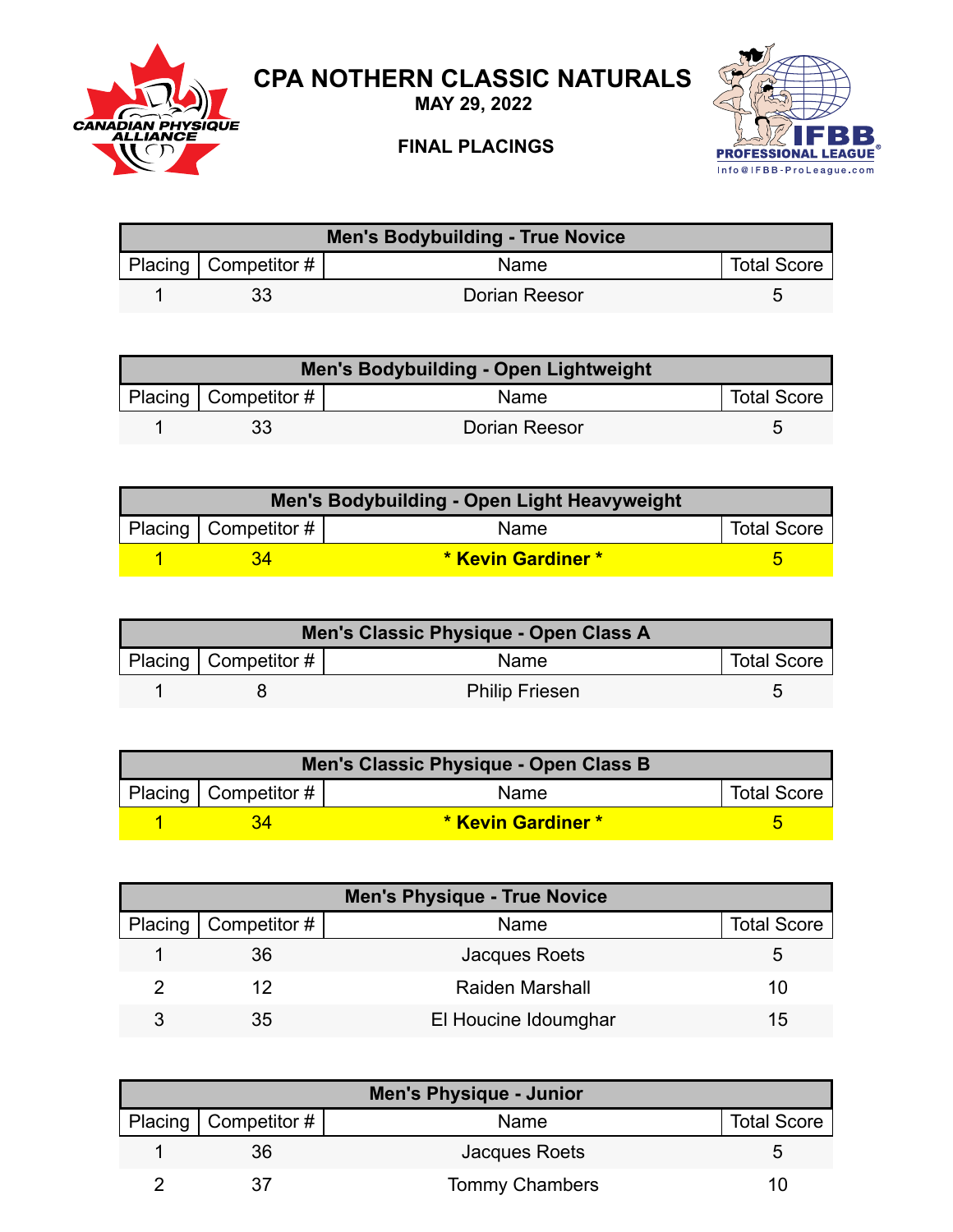| Men's Physique - Open Class B |                        |                |                    |  |
|-------------------------------|------------------------|----------------|--------------------|--|
|                               | Placing   Competitor # | Name           | <b>Total Score</b> |  |
|                               |                        | * Santi Sasy * |                    |  |
|                               |                        | Jared Watts    |                    |  |

| Men's Physique - Open Class C |                          |                       |                    |
|-------------------------------|--------------------------|-----------------------|--------------------|
|                               | Placing   Competitor $#$ | Name                  | <b>Total Score</b> |
|                               |                          | <b>Philip Friesen</b> |                    |

| Men's Physique - Open Class D |                              |                        |                    |  |
|-------------------------------|------------------------------|------------------------|--------------------|--|
|                               | Placing $\vert$ Competitor # | <b>Name</b>            | <b>Total Score</b> |  |
|                               |                              | <b>Raiden Marshall</b> |                    |  |
|                               | 37                           | <b>Tommy Chambers</b>  |                    |  |
| ર                             | 35                           | El Houcine Idoumghar   | 14                 |  |

| Women's Physique - Masters 45+ |                          |             |                    |  |
|--------------------------------|--------------------------|-------------|--------------------|--|
|                                | Placing   Competitor $#$ | Name        | <b>Total Score</b> |  |
|                                | 39                       | Keir London |                    |  |

| Women's Physique - Open Class A |                           |                 |                    |  |
|---------------------------------|---------------------------|-----------------|--------------------|--|
|                                 | Placing   Competitor $\#$ | <b>Name</b>     | <b>Total Score</b> |  |
|                                 |                           | * Brie Mcneil * |                    |  |

| Women's Physique - Open Class B |                          |             |                    |  |
|---------------------------------|--------------------------|-------------|--------------------|--|
|                                 | Placing   Competitor $#$ | <b>Name</b> | <b>Total Score</b> |  |
|                                 | 39                       | Keir London |                    |  |

| Women's Figure - Masters 45+ |                        |                |                    |
|------------------------------|------------------------|----------------|--------------------|
|                              | Placing   Competitor # | Name           | <b>Total Score</b> |
|                              | 1 Q                    | Evelyn Grassie | h                  |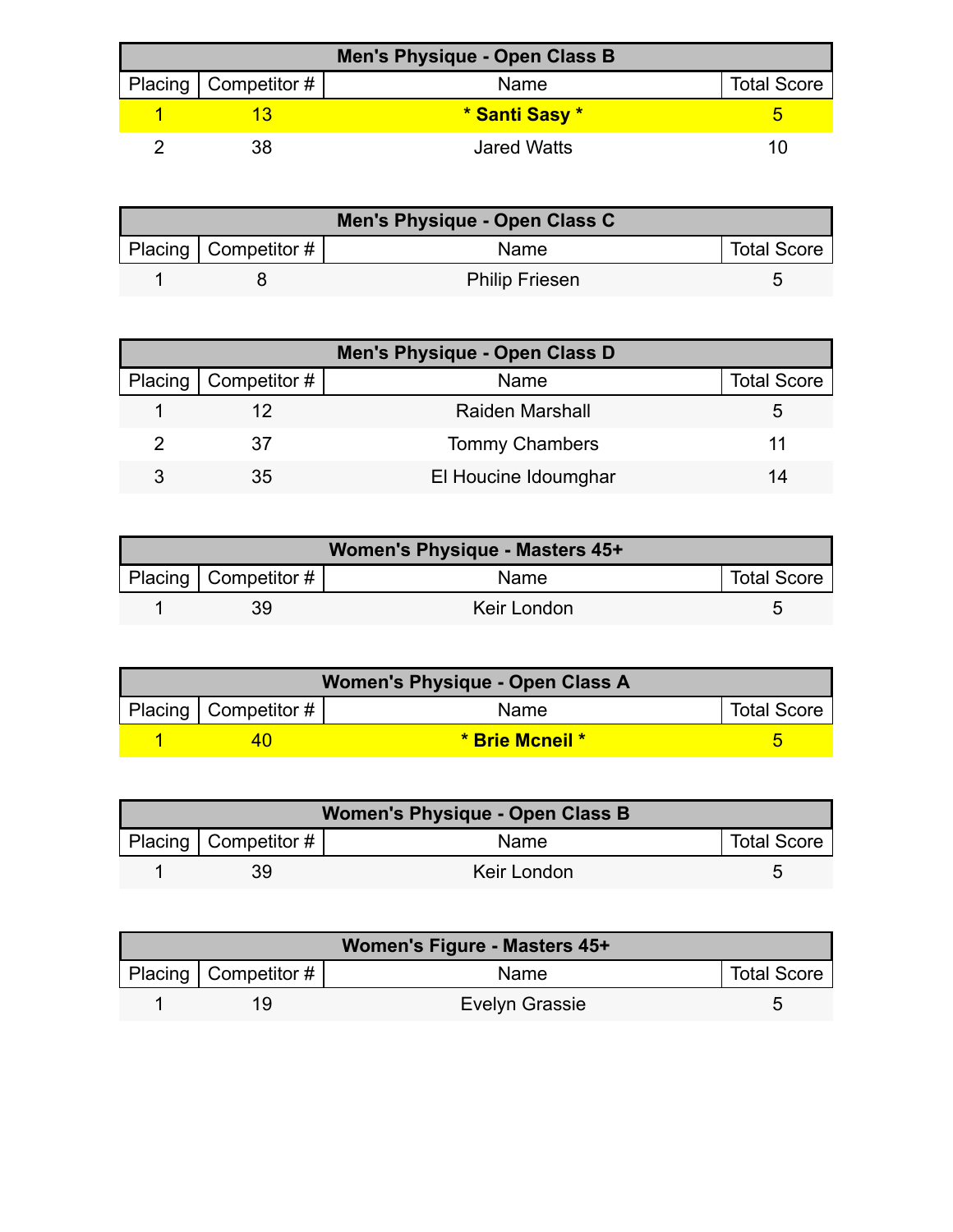| Women's Figure - Masters 35+ |                        |                       |                    |  |
|------------------------------|------------------------|-----------------------|--------------------|--|
|                              | Placing   Competitor # | Name                  | <b>Total Score</b> |  |
|                              |                        | <b>Bonnie Gouldie</b> | 5.                 |  |
|                              | 40                     | <b>Brie Mcneil</b>    | 10                 |  |
|                              | 19                     | <b>Evelyn Grassie</b> | 15                 |  |

| Women's Figure - Open Class A |                        |                    |                    |  |
|-------------------------------|------------------------|--------------------|--------------------|--|
|                               | Placing   Competitor # | Name               | <b>Total Score</b> |  |
|                               |                        | * Bonnie Gouldie * |                    |  |
|                               |                        | <b>Brie Mcneil</b> | 1 I I              |  |

| Women's Figure - Open Class B |                          |                  |                    |  |
|-------------------------------|--------------------------|------------------|--------------------|--|
|                               | Placing   Competitor $#$ | <b>Name</b>      | <b>Total Score</b> |  |
|                               |                          | Lawretta Bennett |                    |  |

| <b>Women's Wellness - Novice</b> |                        |               |                    |  |
|----------------------------------|------------------------|---------------|--------------------|--|
|                                  | Placing   Competitor # | Name          | <b>Total Score</b> |  |
|                                  | 44                     | Celeste Walsh |                    |  |
|                                  |                        | Kendall Shuck |                    |  |

| Women's Wellness - Teenage |                           |                      |                    |  |
|----------------------------|---------------------------|----------------------|--------------------|--|
|                            | Placing   Competitor $\#$ | <b>Name</b>          | <b>Total Score</b> |  |
|                            | 43                        | <b>Kendall Shuck</b> |                    |  |

| Women's Wellness - Open Class A |                        |                       |                    |  |
|---------------------------------|------------------------|-----------------------|--------------------|--|
|                                 | Placing   Competitor # | Name                  | <b>Total Score</b> |  |
|                                 |                        | <b>Chrystal Jones</b> |                    |  |
|                                 | 44                     | Celeste Walsh         |                    |  |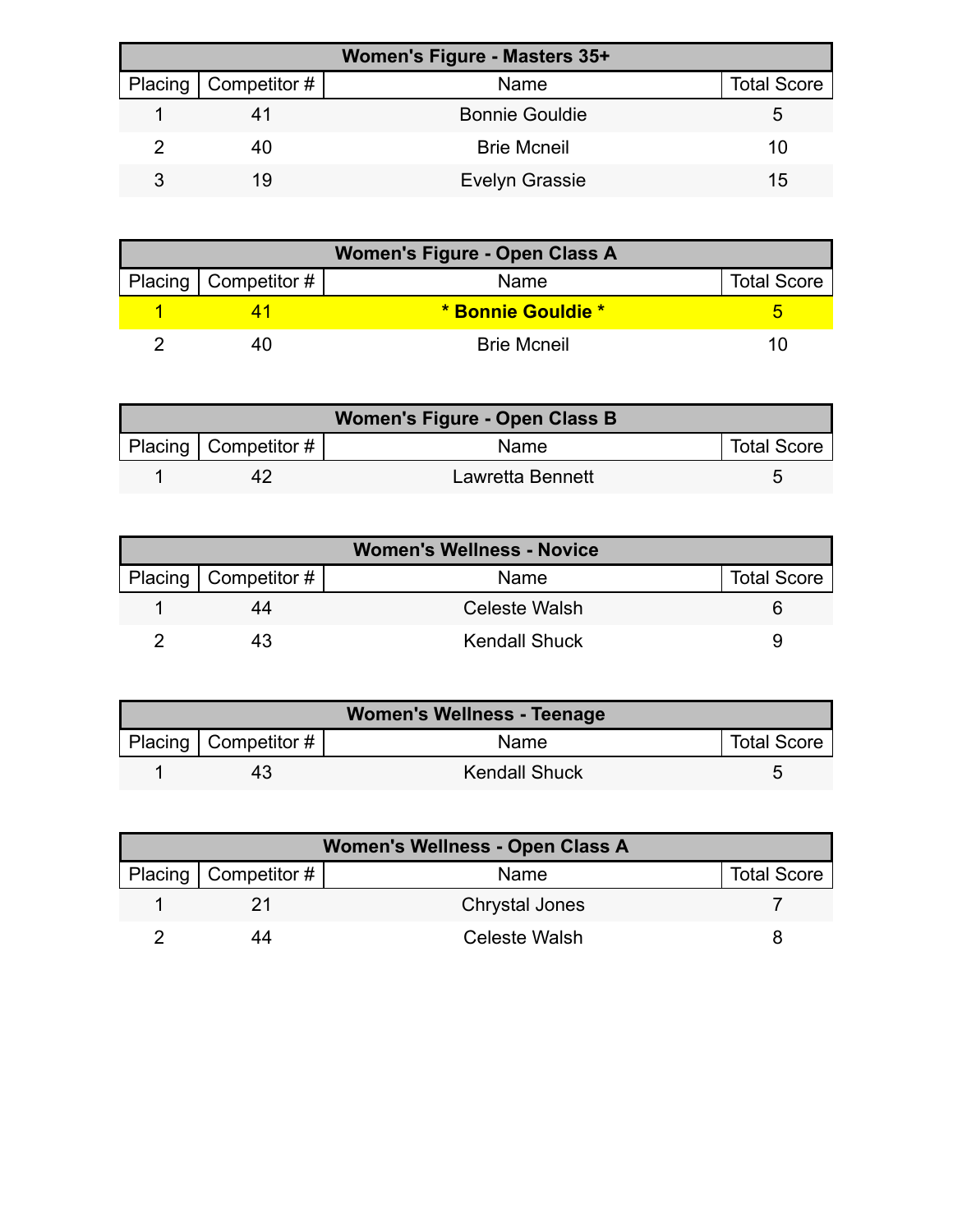| <b>Women's Bikini - True Novice</b> |              |                       |                    |
|-------------------------------------|--------------|-----------------------|--------------------|
| Placing                             | Competitor # | Name                  | <b>Total Score</b> |
|                                     | 26           | <b>Ronica Sacrey</b>  | 5                  |
| 2                                   | 24           | <b>Taryn Mcnaught</b> | 13                 |
| 3                                   | 45           | Kayla Bjornson        | 14                 |
| 4                                   | 23           | Jane Fudge            | 19                 |
| 5                                   | 47           | Lori Stickney         | 25                 |
| 6                                   | 46           | Jennifer Craig        | 29                 |

| <b>Women's Bikini - Novice</b> |                     |                       |                    |
|--------------------------------|---------------------|-----------------------|--------------------|
| Placing                        | $\mid$ Competitor # | Name                  | <b>Total Score</b> |
|                                | 43                  | <b>Kendall Shuck</b>  | 6                  |
| 2                              | 24                  | <b>Taryn Mcnaught</b> | 11                 |
| 3                              | 45                  | Kayla Bjornson        | 13                 |
|                                | 46                  | Jennifer Craig        |                    |

| Women's Bikini - Teenage |                            |                      |                    |  |
|--------------------------|----------------------------|----------------------|--------------------|--|
|                          | Placing   Competitor # $ $ | Name                 | <b>Total Score</b> |  |
|                          | 43                         | <b>Kendall Shuck</b> |                    |  |

| Women's Bikini - Masters 45+ |                        |                       |                    |  |
|------------------------------|------------------------|-----------------------|--------------------|--|
|                              | Placing   Competitor # | Name                  | <b>Total Score</b> |  |
|                              | 28                     | Jodi Hall             |                    |  |
|                              | 10                     | <b>Evelyn Grassie</b> | 10                 |  |

| Women's Bikini - Masters 35+ |              |                             |                    |
|------------------------------|--------------|-----------------------------|--------------------|
| Placing                      | Competitor # | Name                        | <b>Total Score</b> |
|                              | 21           | <b>Chrystal Jones</b>       | 5                  |
| $\overline{2}$               | 26           | <b>Ronica Sacrey</b>        | 10                 |
| 3                            | 32           | <b>Charlotte Williamson</b> | 15                 |
| $\overline{4}$               | 23           | Jane Fudge                  | 20                 |
| 5                            | 31           | Jen Lyons                   | 25                 |
| 6                            | 47           | Lori Stickney               | 33                 |
| 7                            | 46           | Jennifer Craig              | 34                 |
| 8                            | 19           | <b>Evelyn Grassie</b>       | 38                 |